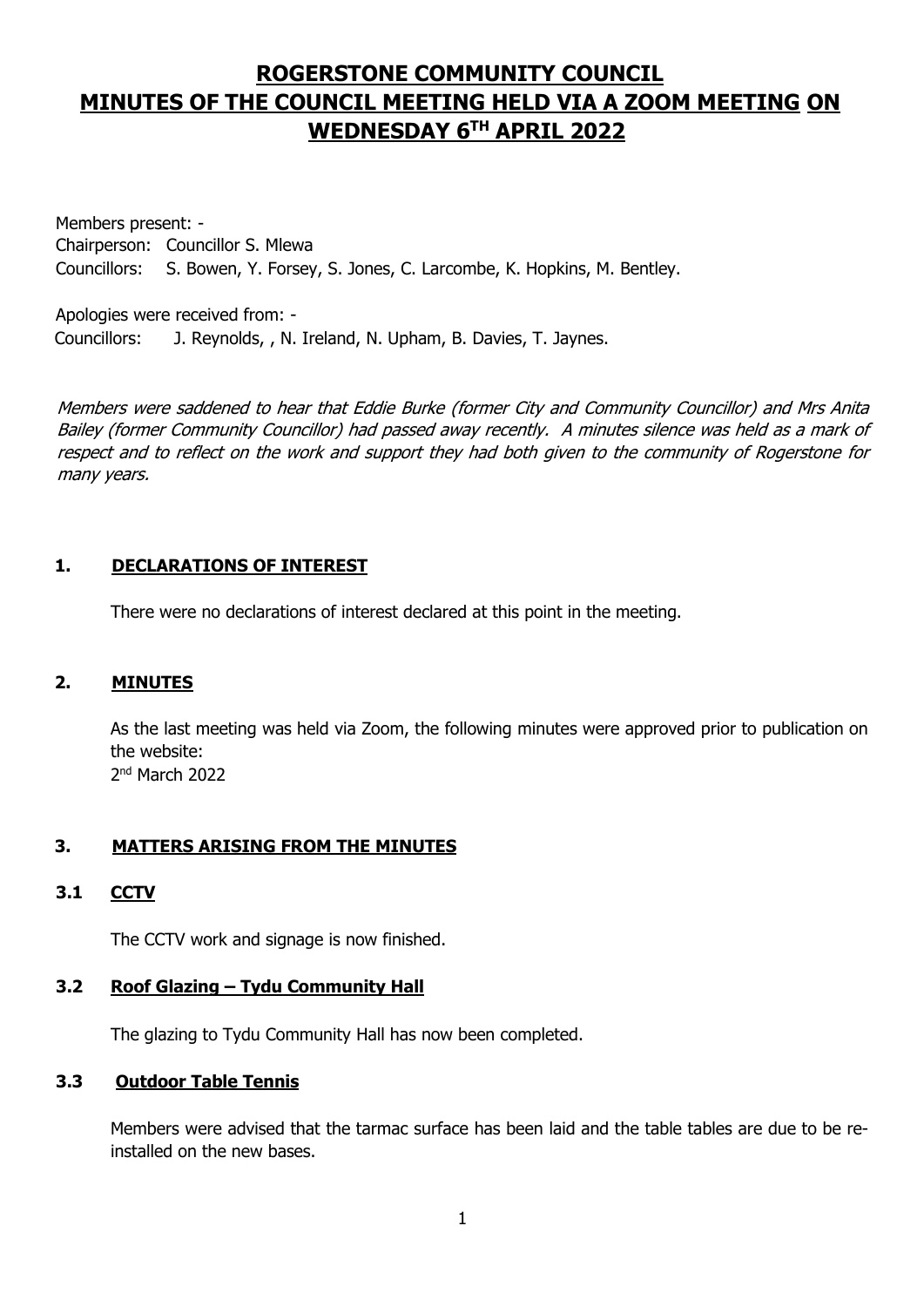## **3.4 Festival Committee**

Members approved the advert for the Rogerstone Community Platinum Jubilee Fete; this will appear in the next Rogerstone Directory. The cost is £150, this will be paid by Rogerstone Community Council and the Festival Committee will reimburse the Council.

Members discussed the plans for the event and were pleased with the progress.

#### **3.5 The Glade Café**

Members discussed the refurbishment of the café and the opening date/times; information is the Community Council website and on social media.

## **4. POLICE MATTERS**

Police reports are forwarded to members and put on the website when received.

## **5. CLERKS REPORT**

Members acknowledged the Clerks Report and correspondence forwarded prior to the meeting.

Wales Audit

The Clerk advised that the audit paperwork for 21/22 has been received.

The audit for 20/21 has still not been finalised by Wales Audit.

## **6. NEW CORRESPONDENCE**

All correspondence has been forwarded to members.

## **7. ACCOUNTS**

The following accounts were approved:

| £ 59.94   |
|-----------|
|           |
|           |
|           |
| 8.63      |
| £ $72.03$ |
|           |
|           |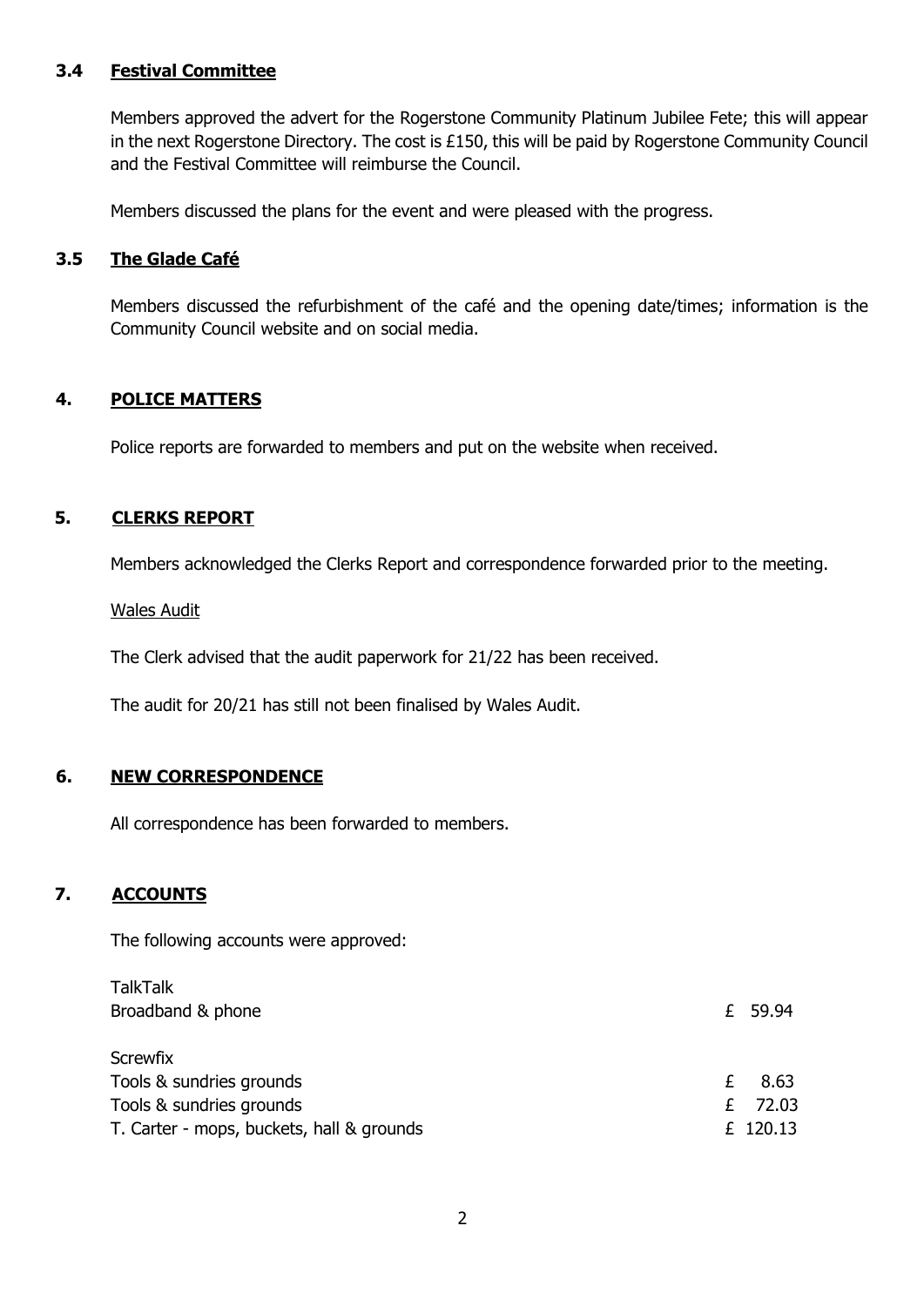| Fuelgenie<br>Fuel for van & machinery                                                                               | £135.00                              |
|---------------------------------------------------------------------------------------------------------------------|--------------------------------------|
| Zoom<br>Monthly charge                                                                                              | £<br>14.39                           |
| <b>Newport City Council</b><br>Bins 1/2 RCC 1/2 JP                                                                  | £ 340.56                             |
| Nathan Evans<br>Monthly fee JP<br>Xero                                                                              | £ 240.00<br>£ 24.96                  |
| Utility Warehouse<br>Gas Tydu Hall, electric - hall, grounds<br>Gas Tydu Hall, electric - hall, grounds             | £423.58<br>£ 364.36                  |
| <b>CIA</b><br>Ty Du House insurance                                                                                 | £ 316.39                             |
| D. Evans<br>Cleaning March - Hall, outside toilets<br>Eurosec                                                       | £ 520.00                             |
| <b>CCTV JP</b><br><b>CCTV RCC</b>                                                                                   | £5640.00<br>£2160.00                 |
| Enerveo<br>Exterior lighting work JP                                                                                | £2310.00                             |
| T. Carter<br>J. Lewis $-$ JP staff clothing<br>Sports Direct $-$ JP staff clothing<br>Golf Shop - JP staff clothing | 90.98<br>£<br>£ 268.93<br>£<br>94.62 |

## **8. PLANNING**

Planning Committee members were in receipt of all planning applications.

Members discussed at length the additional houses proposed for Jubilee Park, including:-

- Traffic issues and traffic impact surveys.
- Parking issues.
- The planning process and public consultation.
- Newport City Council planning website.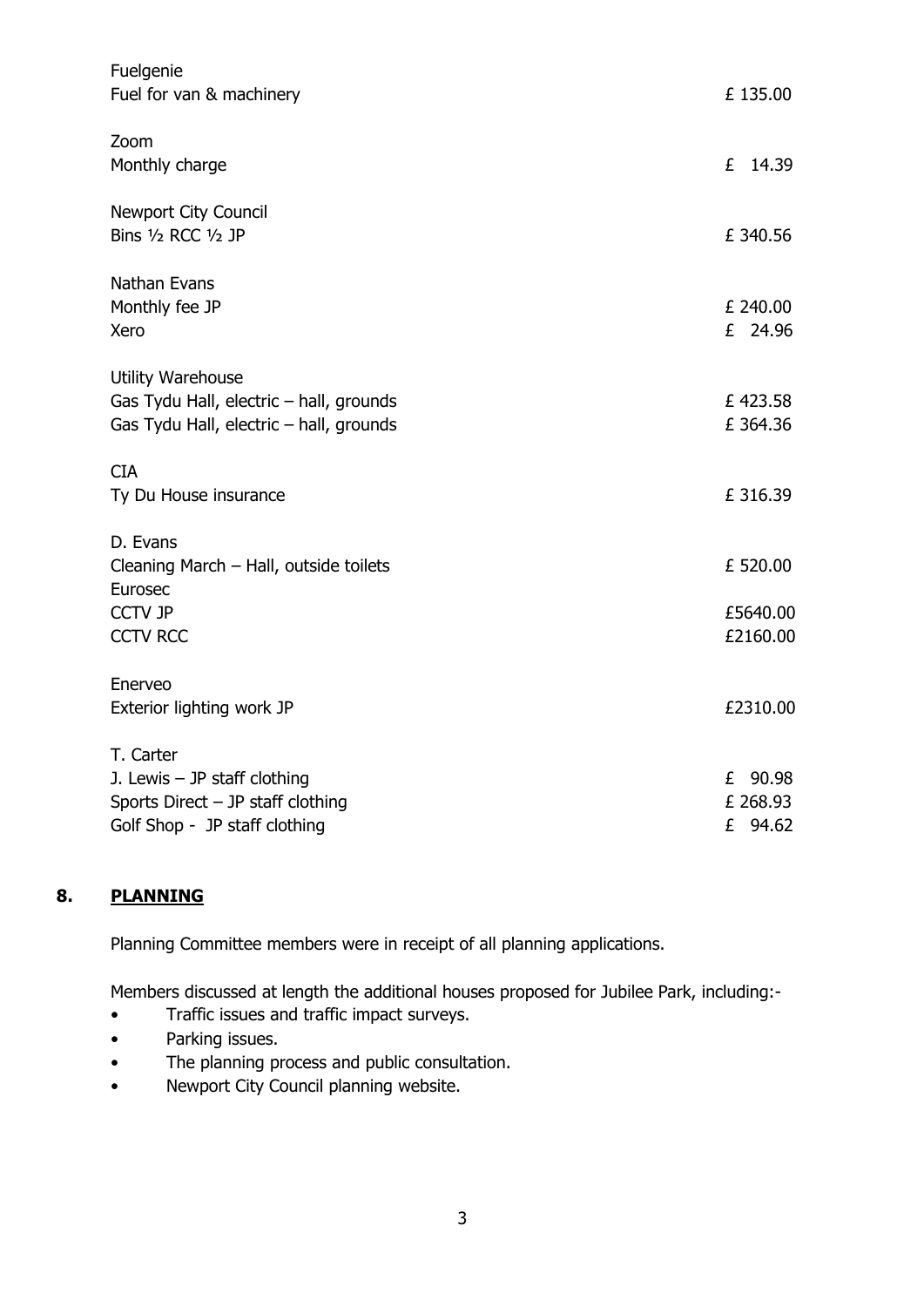## **9. OTHER MATTERS**

#### **9.1 Cricket Club Lease**

The new Cricket Club lease had been circulated to members prior to the meeting.

Following discussion members approved the new 25 year lease, the Chairperson and Deputy Chairperson will sign the lease on behalf of the Council.

#### **9.2 Bethesda Rise Land**

Following discussion regarding the 10m buffer zone between the houses and wooded area at Bethesda Rise, members agreed to accept the reinstated land from Llanmoor Homes; legal fees will be paid by Llanmoor Homes.

#### **9.3 NJC Local Government Pay Settlement**

Members were in receipt of the NJC local government pay settlement information (circulated prior to the meeting).

Following discussion, members approved the 1.75% backdated pay rise (from 1.4.21) and the new hourly rates.

#### **9.4 'The Dell' Nature Reserve**

The proposal for the pond area and the field beyond it at the Welfare Grounds was circulated to members prior to the meeting.

The following was discussed:-

- The cost of the feasibility study (unknown)
- Funding for the project, suggested from the former Citizens Panel funds and the Heritage Lottery, costs unknown.
- Project management who will be responsible (the volunteers from the Glade, will not be undertaking this)
- On-going maintenance funding.
- Project benefits & disadvantages for Rogerstone residents.
- Possible school involvement.

Members agreed:-

- To the project in principle, however, this is subject to the results of the feasibility study, affordability and suitable on-going maintenance arrangements.
- That full costs and on-going maintenance responsibility would need to be known before proceeding with the project.
- The feasibility study is the first step, and funding for this has to be reasonable and within the Council's budget.
- The Chair and Deputy will have delegated authority to approve the feasibility study, should this be required before the next meeting, however the cost must be reasonable and affordable for this to proceed.